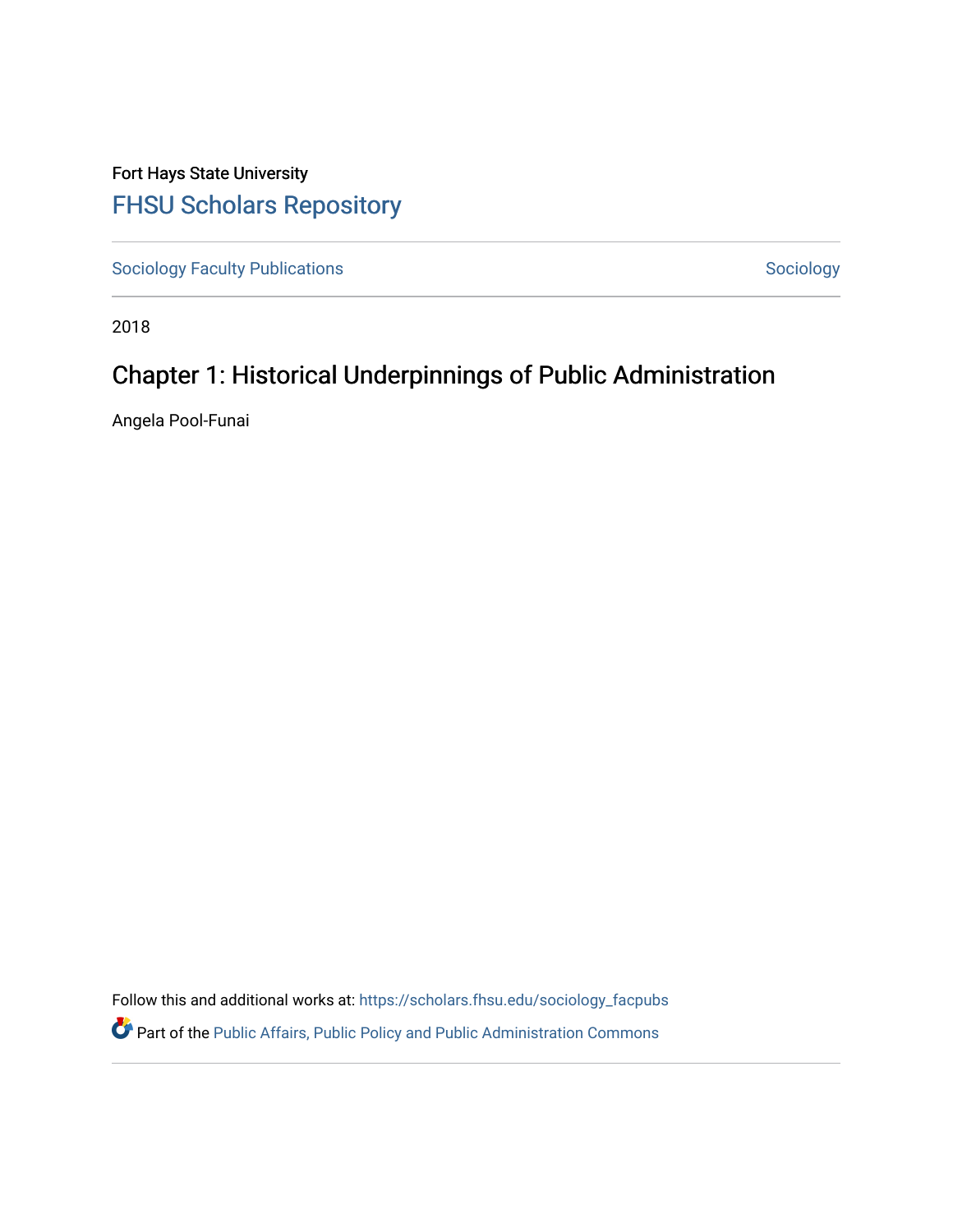This is an accepted manuscript of a book chapter published by Routledge Press in *Ethics in Fiscal Administration: An Introduction* (2018), available online: [https://www.routledge.com/Ethics-in-Fiscal-Administration-An-Introduction/Pool-](https://www.routledge.com/Ethics-in-Fiscal-Administration-An-Introduction/Pool-Funai/p/book/9781315209258)[Funai/p/book/9781315209258](https://www.routledge.com/Ethics-in-Fiscal-Administration-An-Introduction/Pool-Funai/p/book/9781315209258)

## **Citation:**

Pool-Funai, A. E. (2018). Ethics in Fiscal Administration: An Introduction. New York: Routledge.

## **Section I: Government ≠ Business**

# **Chapter 1: Historical Underpinnings of Public Administration**

In the late  $19<sup>th</sup>$  century, a scientific feud of epic proportions commenced between Nikola Tesla and Thomas Edison over electrical systems. Patents, bragging rights, and legacies were all on the line as the intellectual battle raged between Tesla's alternating-current (AC) versus Edison's direct-current (DC) electrical systems. Even today, any diehard science geek holds an opinion on whether Tesla or Edison was the real Father of Invention. In much the same way, the field of public administration has a complicated and conflicted genealogy.

The "Edison" of the public sphere, to continue with the illustration above, is arguably Woodrow Wilson. Wilson is largely considered to be the father of public administration, primarily as a result of his essay on the topic published in 1887. By contrast, the "Tesla" of public administration is none other than Alexander Hamilton. As a co-author of the *Federalist* papers, Hamilton made a case for the structure and function of public administration, even as the Constitution was under deliberation.

Although the focus of this book is on the ethical utilization of funds in the public sphere, it is important that we delve into the history of public administration first, because the structure of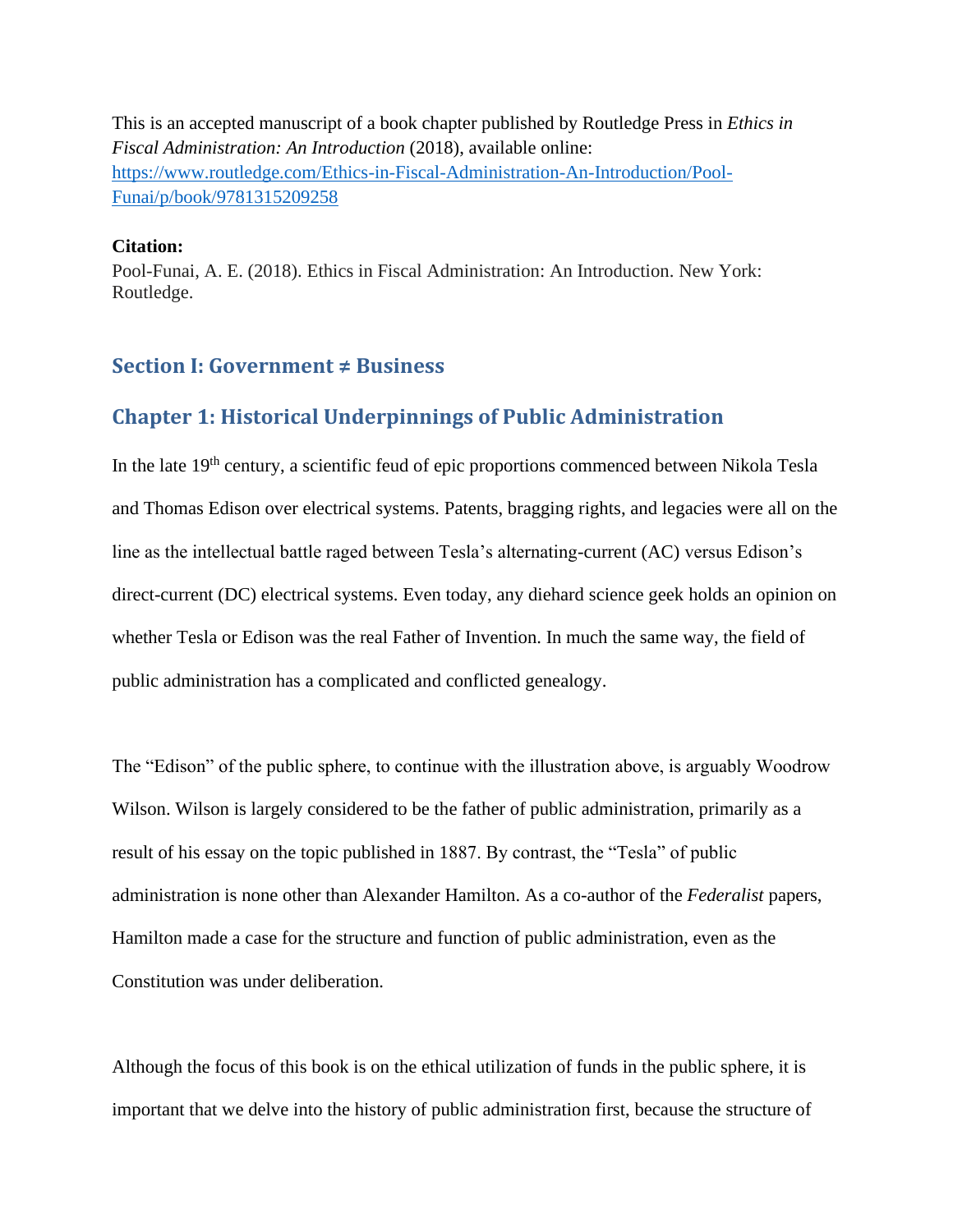government determines how public budgets will be treated, and forerunners like Hamilton and Wilson espoused different approaches to the bureaucracy. This introductory chapter will cover the history of the American public sector and functions of government.

### **Development of public administration**

James Madison, co-author of the *Federalist* papers alongside Alexander Hamilton and John Jay, introduced the term "public administration" in at least two of his own essays. In *Federalist 10*, Madison used the phrase with regard to prevailing distrust of the operation of governments, and in *Federalist 48*, he mention the term again in the context of balancing government power through the use of checks and restraints.

Hamilton expounded on the discussion of administration in several of his contributions to the *Federalist* papers. Notably, he shared that he held "... a conviction of the utility and necessity of local administrations for local purposes."<sup>1</sup> In other essays, he commented on the administration of power,<sup>2</sup> the structure of the federal administration,<sup>3</sup> and the powers of administrative taxation.<sup>4</sup> Perhaps even more fitting, given the subject matter of this text, was Hamilton's role as Secretary of the Treasury under George Washington. Hamilton understood the structure of the administration in terms of managing people and processes, and he also had a strong grasp on managing resources necessary to keep the government running efficiently and with checks and balances on power.

Deserved or not, President Woodrow Wilson is widely credited with exerting influence over the development of public administration as a discipline and practice. In his famous 1887 essay,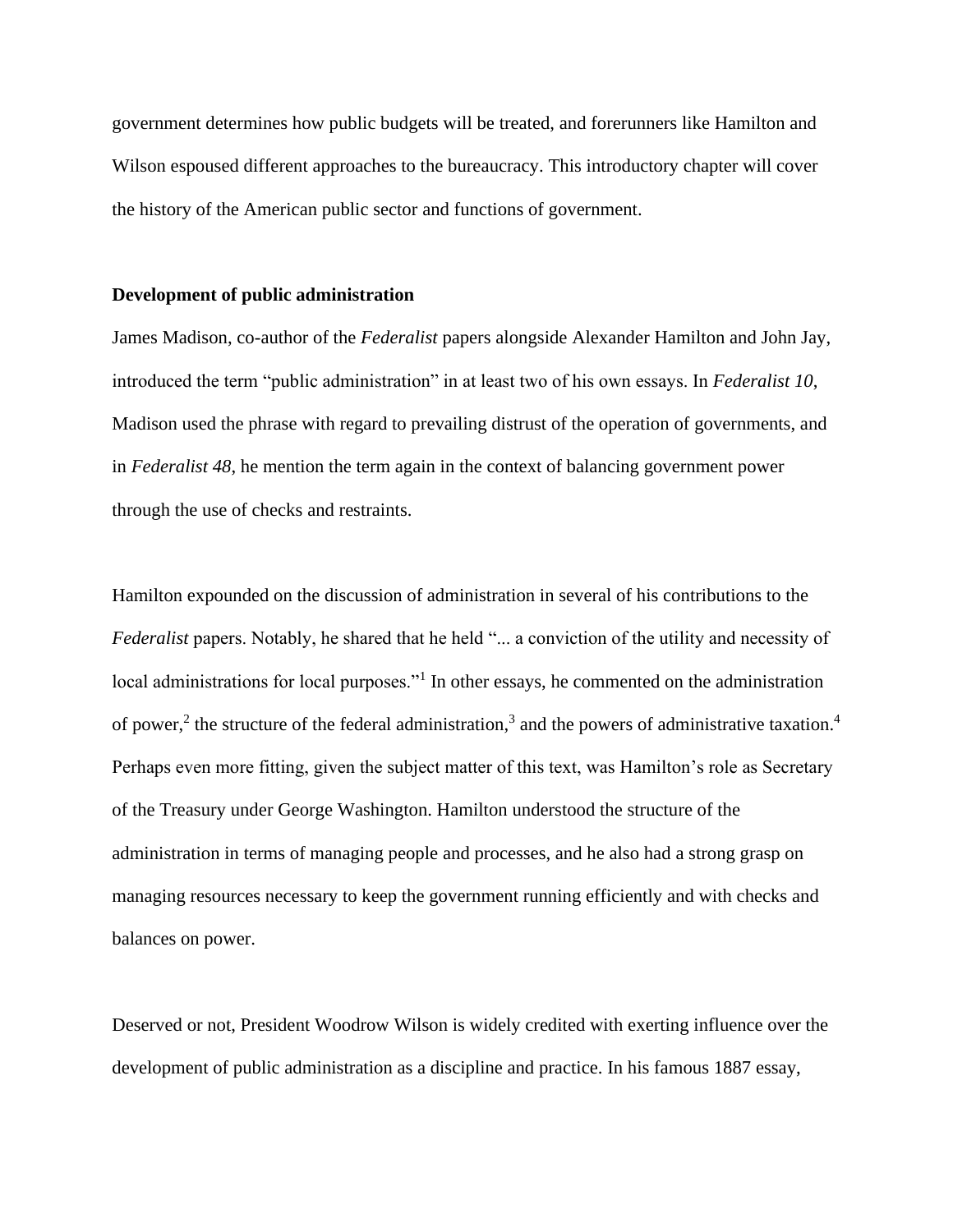Wilson defined public administration as the implementation of public policy, or "government in action."<sup>5</sup> This landmark paper addressed the discipline and practice of public administration and served as a precursor to formal study of the field.

Wilson purported that geographic isolation, agrarian self-sufficiency, the absence of threats to national security, and limited demands for public services allowed the United States to get by without a need for public service organization or administration. An influx of immigrants seeking respite from government overreach, coupled with the country's buffered geography and largely rural population meant that Americans had little need for social services or enlarged government. In fact, the vast majority of the federal payroll prior to the Civil War were simply postal workers.

Freedom means freedom from servitude to systems too, and popular sovereignty made it harder to organize administration in the newfoundland than for a monarchy, such as those present in Europe with which the founders were intimately familiar. Early Americans embraced public opinion, and inviting public scrutiny necessarily makes organizing rule-making more laborious than decisions made behind closed doors. In Europe at the time, a sovereign leader's opinions were only his or her own, and there was no populace to contend with, as far as solicited feedback was concerned. Before the transition to a constitutional government could be fully implemented, however, the citizens of the United States needed to want some kind of change. They looked at familiar models in France and Germany and acknowledged that they were not in search of mirroring political principles that resulted in ecclesiastical oversight and a disenfranchised middle class. One deal-breaker to adopting the European model was the relative absence of self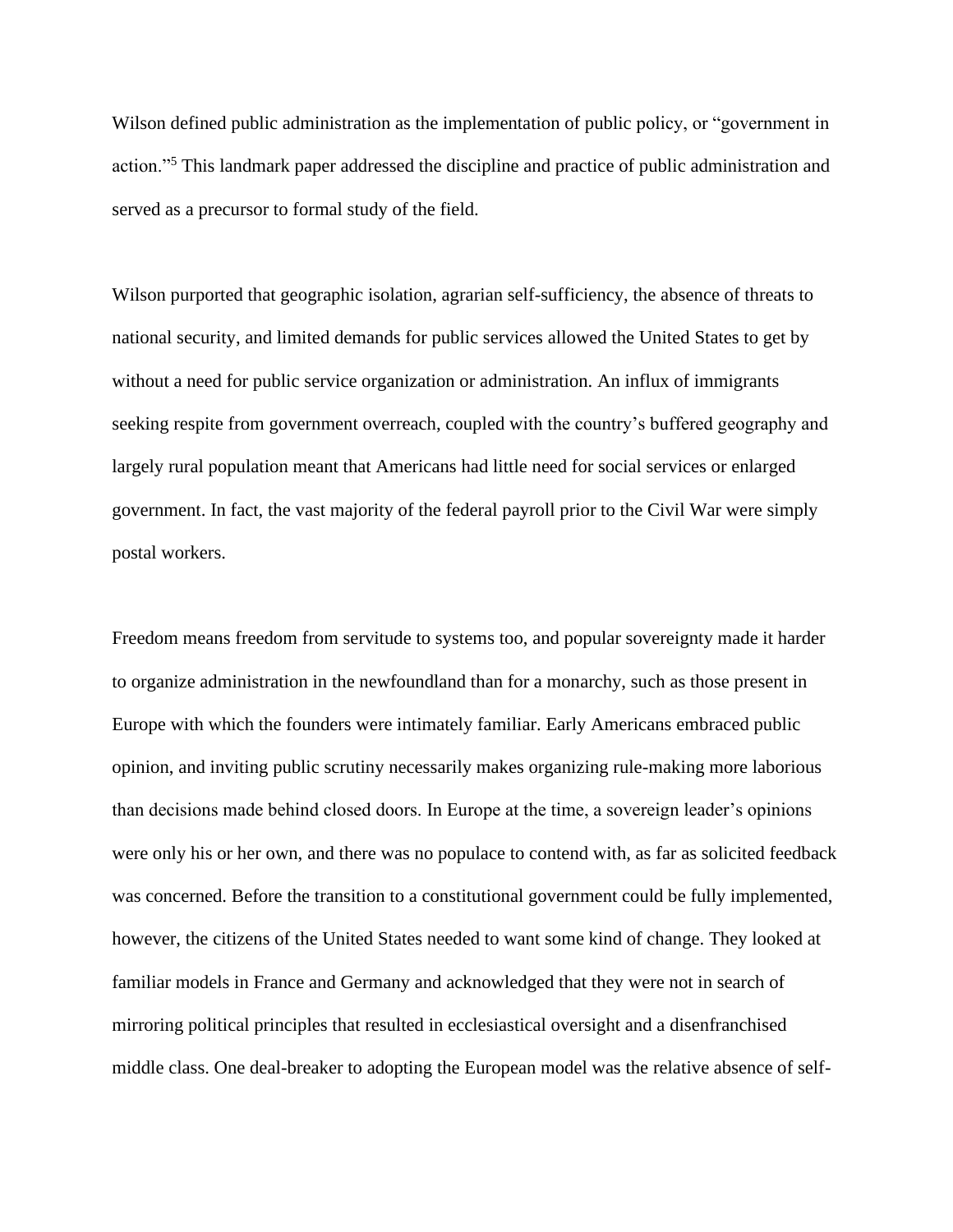government at the local level. European local governments were not fully self-government; instead, the bureaucrat served an appointed minister of the monarchy rather than the will of the public.

#### *Federalism and the Complexity of Administration*

Federalism is a key aspect to the American political structure, in that authority is divided between the national government and states. Federalism stands in stark contrast to unitary and confederal systems of government. First, imagine a unicyclist pedaling a single-wheel contraption; this individual represents a unitary system, led by a single leader. A totalitarian regime run by a dictator would fall under this model because authority is heavily concentrated and centralized.

Next, picture a bicycle race such as the Tour de France: teams of cyclists ride along the same path toward the same overall goal, but each team is in the race for their own benefit. Every rider wants the prize, and the race is not designed to encourage cooperation between teams. The Articles of Confederation framework adopted by the Continental Congress fits this illustration, since the original states held autonomy for most aspects of government, with little collaboration across state lines.

Lastly, consider a tandem bicycle with two riders pedaling in sync. The person in front navigates the route but relies on the rear rider for assistance powering the bicycle. The person in back contributes muscle and helps balance the bicycle, but must rely on the front rider to guide the way. There exists a give and take – a balance of authority, if you will – between the two tandem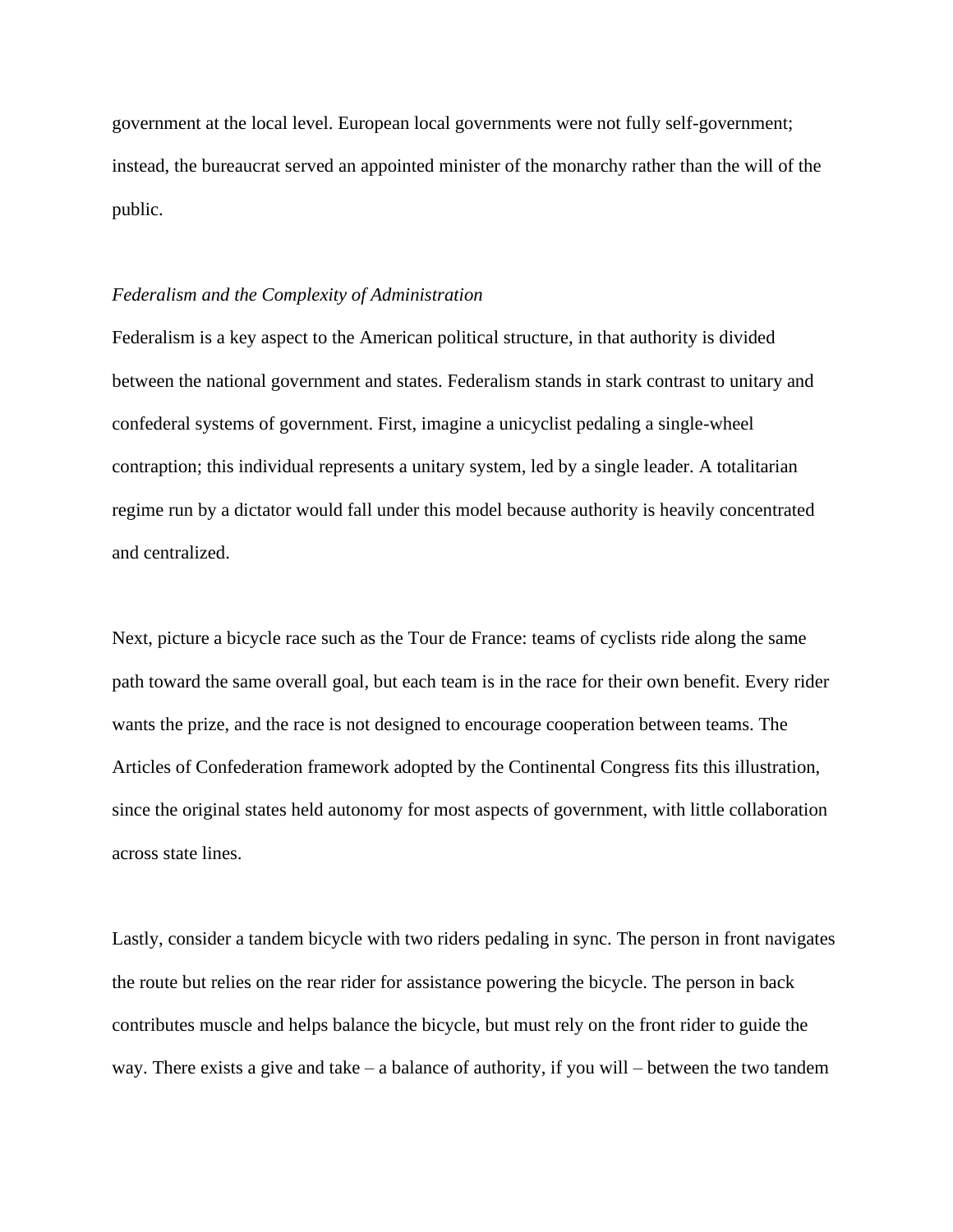riders. This cooperative exchange of power represents a federal system: the national government is the front rider with steering authority, while the states are the rear rider helping to keep the bicycle balanced and moving forward.

Wilson defined public administration as an "eminently practical science," born out of a sense of state. Wilson's milestone essay called for the "running of the Constitution" and encouraged the development of public administration for the Constitution's survival. Wilson responded to concerns about public administration by dividing government into two spheres: 1) Politics – choices regarding what the government should do are determined by majority electorates; and 2) Administration – dictates of the populace should be carried out through efficient procedures, relatively free from political meddling. Most modern scholars reject the possibility of drawing a hard line between politics and administration – as if the two can be completely severed – which became known as the politics-administration dichotomy. This concept will be described in more detail later in this chapter.

Written at a time when government was under scrutiny for corruption, Wilson's essay contended that public administration could be separated from politics. A reform movement was underway to combat rampant cronyism at the state and local levels during the time of Wilson's writing, and since Wilson wanted to expand the capacity of government in terms of its scope and capabilities, he realized the necessity of separating politics from administration in the readers' eyes: "If to keep his office a man must achieve open and honest success, and if at the same time he feels himself entrusted with large freedom of discretion, the greater his power the less likely is he to abuse it, the more is he nerved and sobered and elevated by it."<sup>6</sup>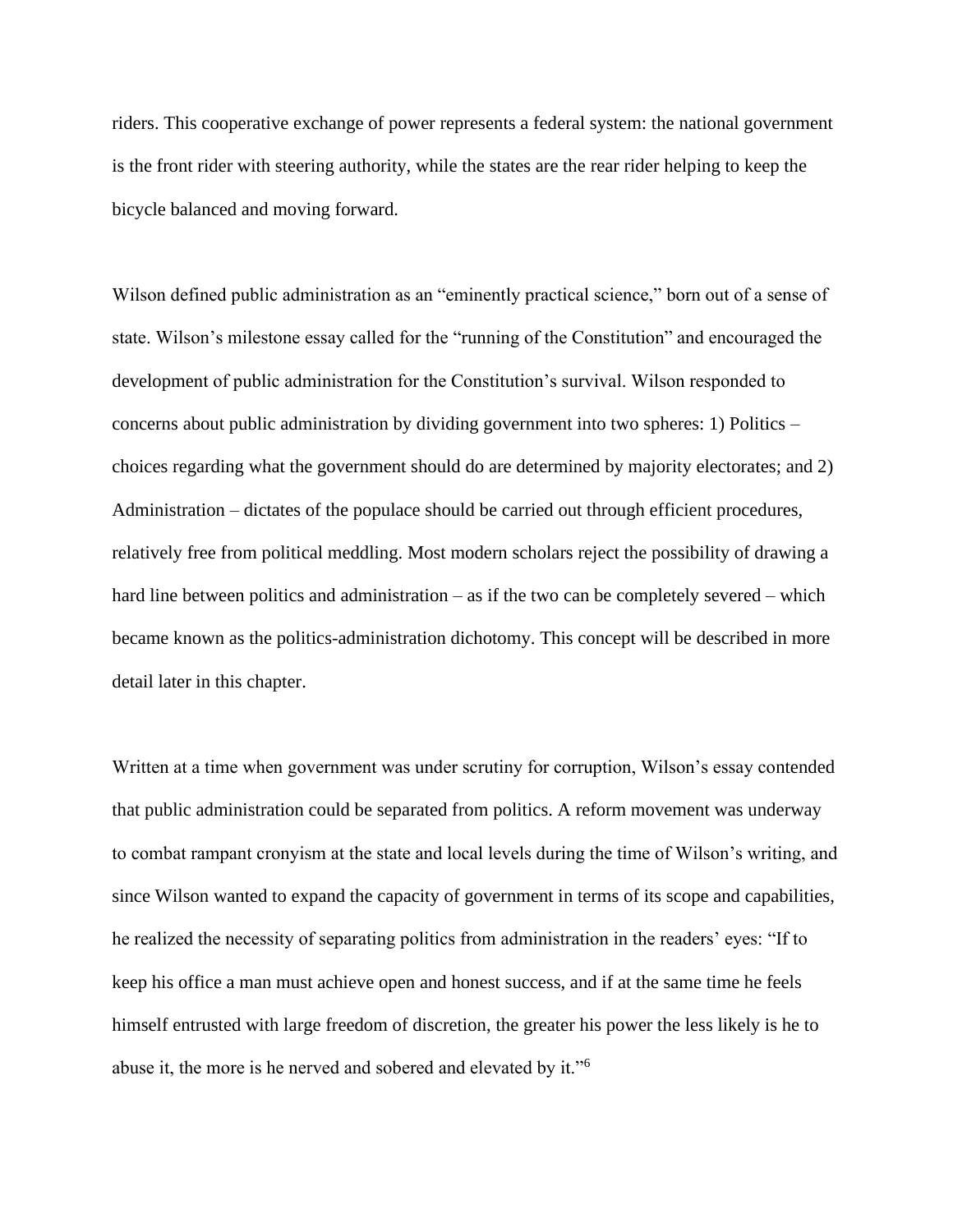There is not a single form of government that once appeared simple that is not now complex, argued Wilson. In addition to organizational structure, public administration required some measure of formal accounting. Administrators, Wilson explained, are to implement policies but not have decision-making authority like policy makers. Critics of Wilson's perspective argued that administrators are capable of value judgments that boil down to political choices, yet Wilson asserted that administrators simply discern choices using discretion, which he viewed as distinct from political decision-making. "The field of administration is a field of business. It is removed from the hurry and strife of politics; it at most points stands apart even from the debatable ground of constitutional study."<sup>7</sup> Under Wilson's model, administrative functions involved minor, incremental decisions within the big, policy picture painted by Congress. He rationalized that the former, simple functions of government had given way to complexities.

#### **Case in Point: You Decide**

You are the Chief Financial Officer (CFO) for a state agency. Due to budget constraints, the state legislature has not authorized pay increases for the past two fiscal years. Several department chairs within your agency have voiced concern about not being able to hire quality staff because of the low base salaries offered by the agency. In addition, longstanding pay inequities exist throughout the agency, with certain departments standing out as hot spots, as they lose personnel to parallel moves (but higher-paying positions) in other agencies. The attrition rate within these offices is becoming a serious human resources problem.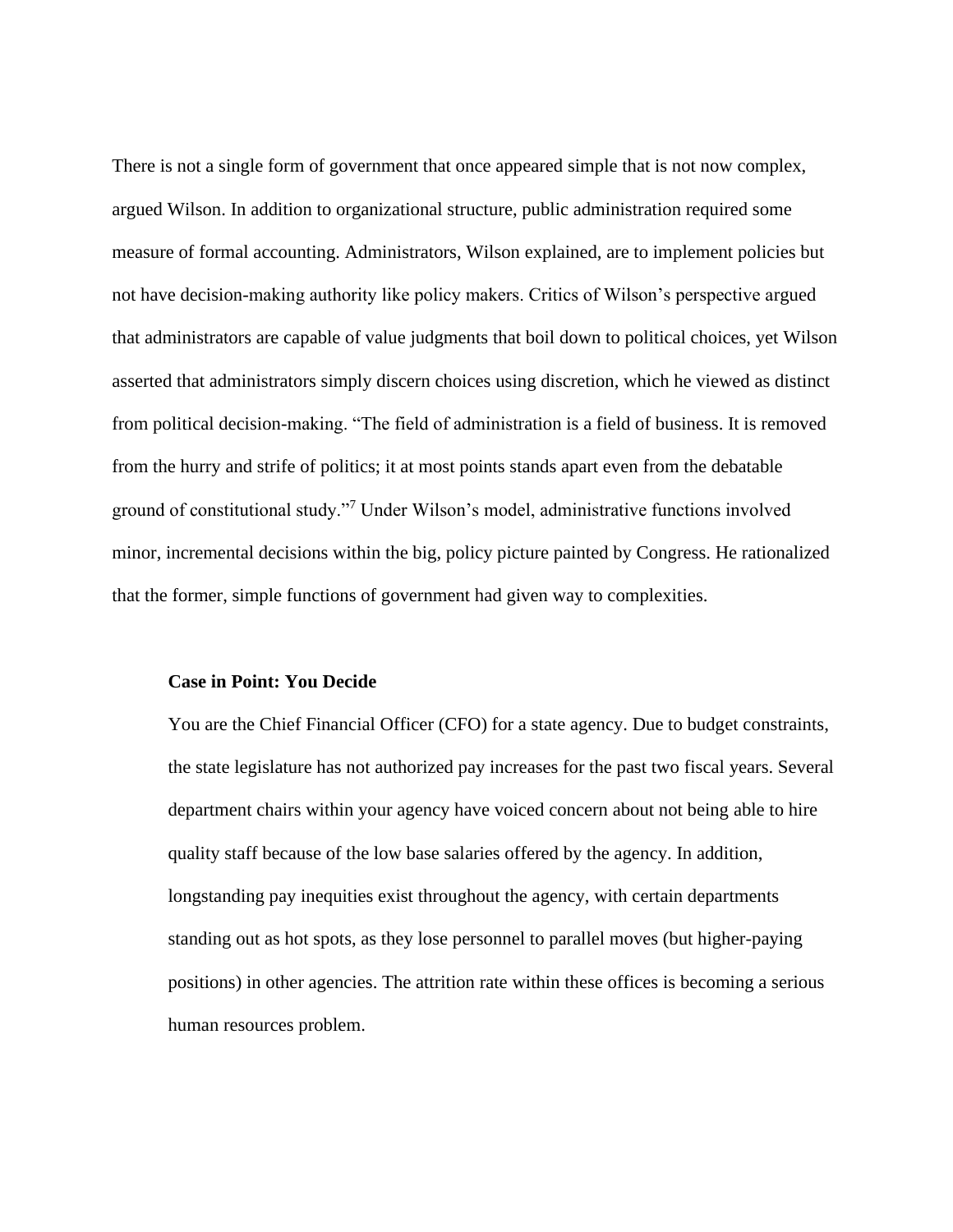As the legislative session concluded recently, you learned that the state has allocated a three percent raise for personnel, and each CFO must decide how to allocate the funds within their own agencies. How do you propose addressing the recruitment and retention needs within your agency in a way that best suits the agency, as a whole, and also boosts employee morale?

Wilson's essay crafted the environment for the bureaucratic development of the United States: "The principles on which to base a science of administration for America must be principles which have democratic policy very much at heart."<sup>8</sup> Administration was not a new concept in Europe, which included several countries with established, complex frameworks of public administration, as noted above. Wilson's concept was popularized in the United States in the early 1900s—an era when the merit system and civil service were in their infancy. Contrary to some opinions at the time, Wilson sought input for his public administration model from overseas, reasoning that the United States could borrow what was good and proven and negating what was not.

Richard J. Stillman demonstrated, in his own essay, how public administration has evolved over more than a century since Wilson's writing. Stillman began his explanation with a statement that the study of public administration necessarily involves an antistatist political outlook.<sup>9</sup> In short, statism is a school of thought that upholds the core organizations within a state, while antistatism is contrary to central government and advocates its limitation. The U.S. Constitution is rife with limitations on government, which serves as evidence of the founders' antistatist leanings. Even Hamilton, who was an avid proponent of a strong central government, recognized the role of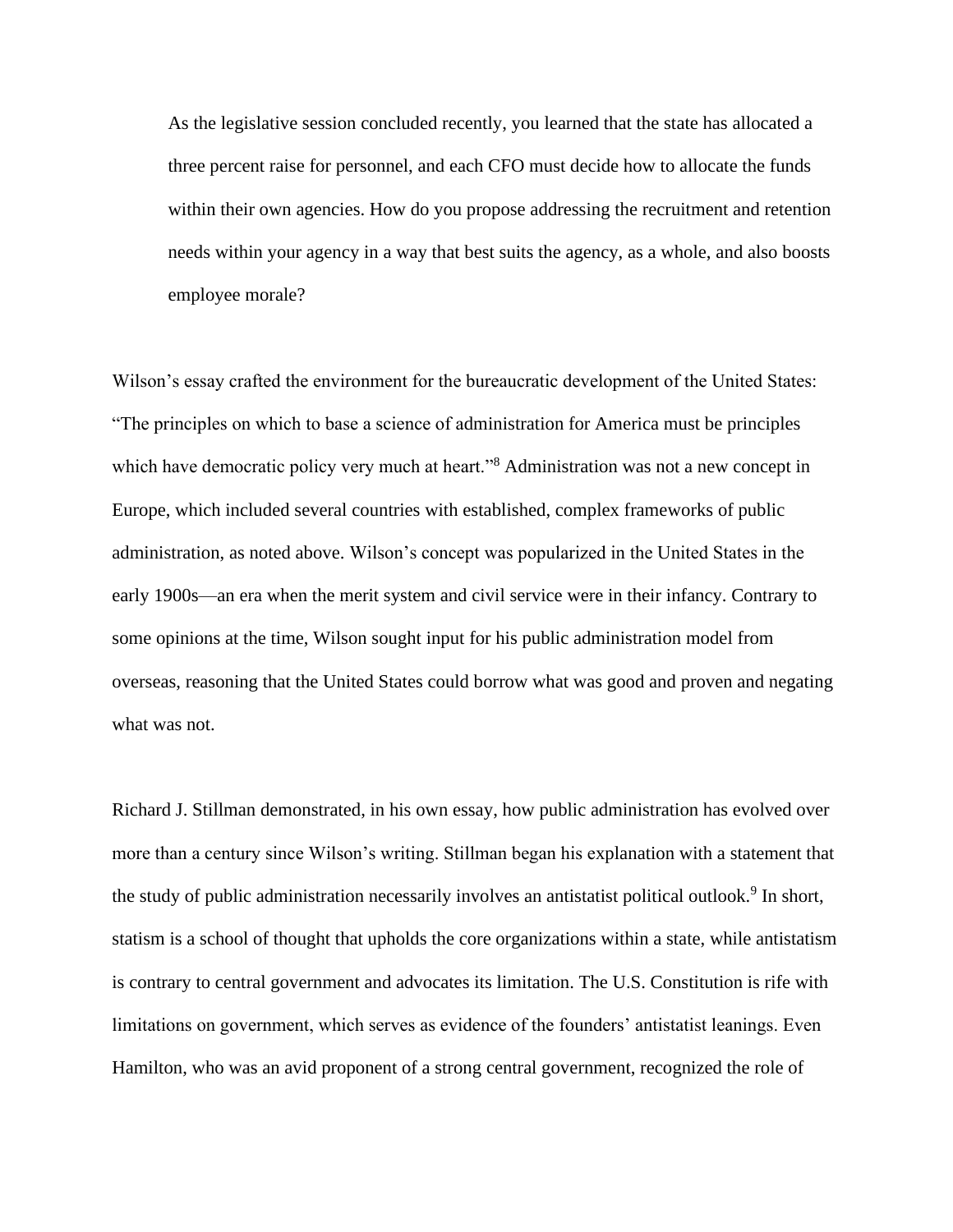states in thwarting tyranny.<sup>10</sup>

The history of public administration has seen significant changes with each new generation. Author Leonard White, whose first textbook on public administration hit the shelves in 1926, is credited with developing "a logical sequence of steps for practicing 'good' administration"<sup>11</sup> that steered the field for two decades until the Cold War. An acronym for this sequential model is POSDCORB:<sup>12</sup> Planning, Organizing, Staffing, Directing, Coordinating, Reporting and Budgeting. In Wilsonian fashion, POSDCORB provided a framework for public administrators to conduct the work of government in a methodical, apolitical manner.

<Figure 1.1 here>

In response to the burgeoning civil service and growing interest in scientific and applied research, Robert Dahl's influential text in 1947 infused a scientific, analytical approach into the public administration field. Dahl imbued a scientific perspective into addressing what he considered to be three intermingled problems of values, behavior, and culture.<sup>13</sup> The Reassertion of Democratic Idealism movement – with its politics-forward approach to administration – paralleled the rebellious 1960s and 70s generation in its "cry for relevancy"<sup>14</sup> and fragmented subfields of public administration. The intellectual underpinning of this period of public administration development held that politics were superior to – and separate from – the day-today work of the administration.

The end of the Cold War and the call of President Ronald Reagan to rid ourselves of big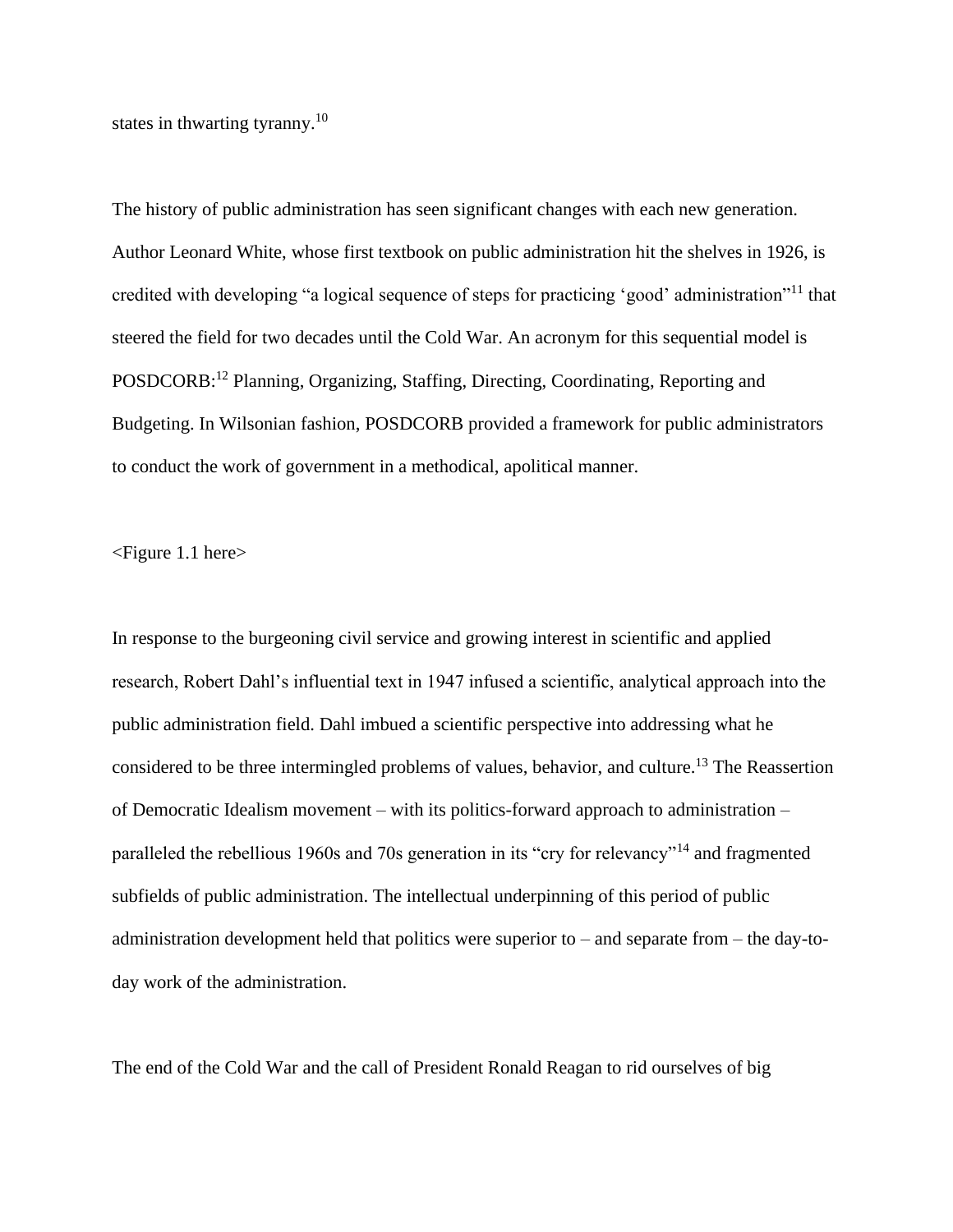government prompted the next phase of public administrative thought, known as the Refounding Movement. As with earlier schools of thought, the Refounding Movement was not a single, universally accepted doctrine; rather, several influential clusters gained traction within the movement. Decades later, the definition and practice of public administration remains far from solidified, and each new generation will likely bring even more variant ideas than those that have gone before.

#### *Weberian Bureaucracy*

Max Weber, a noted German sociologist, developed the most comprehensive and classical definition of bureaucracy. According to Weber, bureaucracy is the normal way that legal rational authority appears in institutional form; it holds a central role in forming modern societies. For him, bureaucracy was indispensable to maintaining civilization. Weber identified the need for civil societies to accomplish certain tasks, such as building roads, etc., and identified a moneyed economy as an important ingredient. However, his three most important attributes in his concept of bureaucracy were division of labor, hierarchal order, and impersonal rules.

Criticized are his "ideal type" formulations that do not always apply to every society because they may not represent reality. The Weberian model views bureaucracy as highly efficient, but because human beings are not machines, a purely rational approach would be unattainable in the long term. Weber may have sought to "... turn a civil service into a reliable institution of state control …"<sup>15</sup> by underscoring the formal aspects of bureaucracy (such as specialization, hierarchy, division of labor). However, overemphasis of rigid structure runs the risk of undervaluing the bureaucracy's informal dimensions (including human behavior, relationships,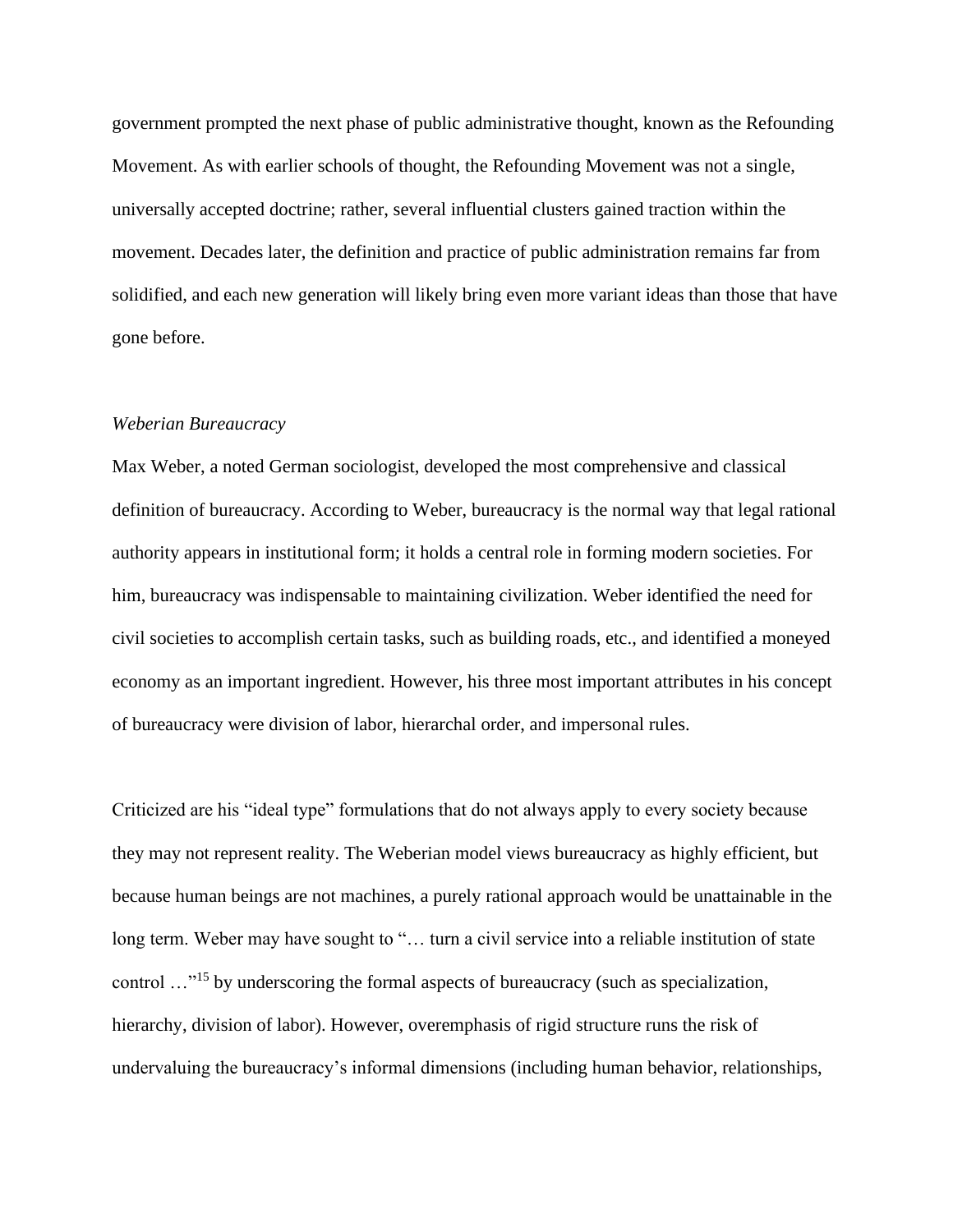leadership, communication, etc.) in level of importance to performance and efficiency.

Critics of the public sector often note two main problems with bureaucracy: inefficiency and arbitrariness. Inefficiency pertains to administrative systems that operate at less than optimal capacity. Arbitrariness refers to officials acting outside of their jurisdiction, or wielding their authority in a way that offends societal views of justice.

According to Weber, bureaucracy serves as an institutional framework to apply generic rules to specific situations, which ultimately holds government officials accountable to their choices and makes the actions of government just and predictable. Weber contributed much to the understanding of bureaucracy as a social phenomenon. His ideal bureaucracy would legitimately, efficiently, and rationally organize people and work to get things done by the elected leader in a democracy. Bureaucracy, he noted, provides for the role of the individual whose work is interspersed between leader and electorate within a democratic system.

#### **Case in Point: You Decide**

Justice means, first, that the government upholds an obligation to treat people equally on the basis of clear rules known in advance. If Chloe and Caleb are driving their respective vehicles 60 miles per hour in a 30-mile-per-hour zone and a law enforcement officer gives a ticket to Caleb, we might assume that the police also should give a ticket to Chloe. After all, traffic citations can supplement a municipality's revenue, so more tickets issued means more fines collected.

Second, a sense of justice compels the government to take into account the special needs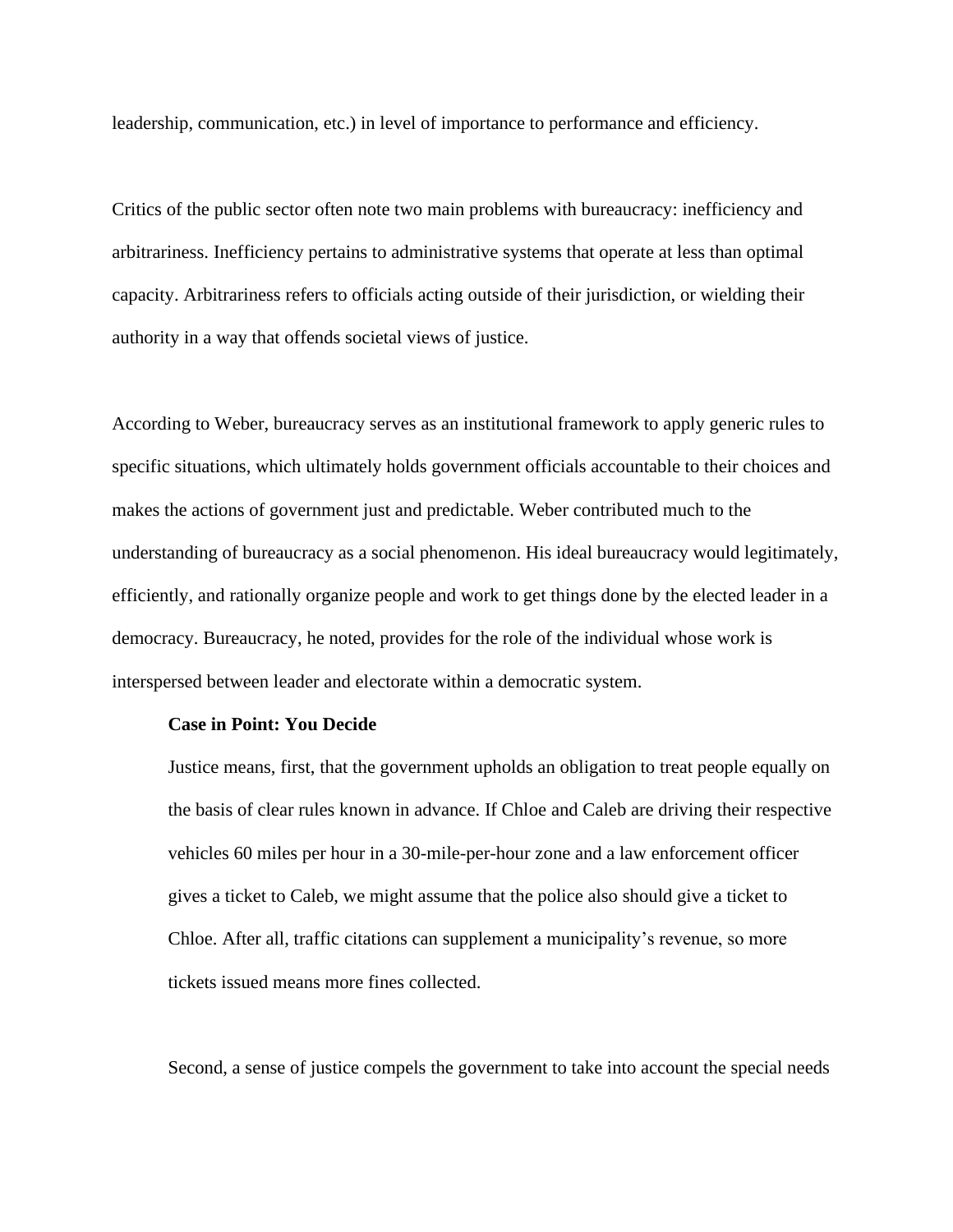and circumstances of individuals: If Chloe is speeding because she is on her way to the hospital to give birth to a child, while Caleb is speeding just for the thrill of it, then we may share the opinion that the police should ticket Caleb but not Chloe. Justice in the first sense means fairness; in the second it means responsiveness.

Fairness and responsiveness often are in conflict. In the two scenarios mentioned above between Caleb and Chloe, what do you believe is the appropriate response for law enforcement? To what degree should police officers have discretion in such matters? Would you support a "speed trap" set up to catch more drivers breaking the law – however minor – in order to increase fine revenue for the police department?

Wilson argued that the checks and balances inherent in the American constitutional system are reflective of society's desire to reduce subjectivity and clarify official rule. Taking time to be responsive and conduct activities like congressional oversight and judicial review, inviting participation by interest groups, as well as abiding by formal agency procedures necessarily means that the bureaucracy will sacrifice some of the efficiency that Weber held in such high regard. True, constraints such as these may reduce the efficiency of an agency, but also its arbitrariness.

It is difficult for the government to be both fair and responsive if an inordinate number of rules are imposed to impede bureaucratic discretion under the guise of ensuring fairness. Like the example of Chloe and Caleb above, government officials will have less ability to be responsive – taking into account the particular circumstances of special cases – if their primary goal is fairness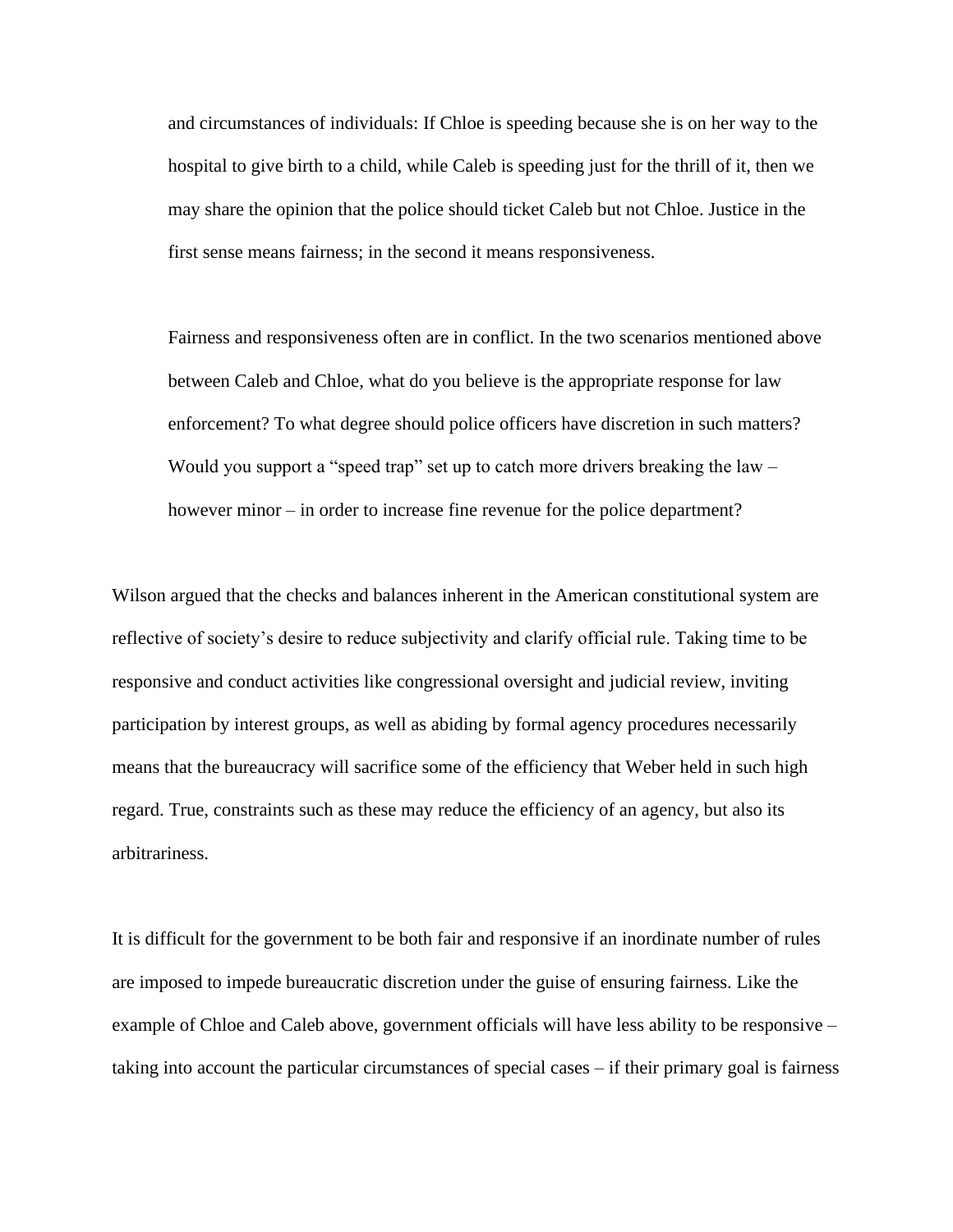across the board.

Americans fear bureaucracy's use of discretion to guide decisions and actions, and insist on rules, particularly concerning street-level bureaucracies such as law enforcement agencies, public schools, medical institutions, and prisons. Nationally publicized scandals concerning bureaucratic overreach have only served to solidify some of these fears.

#### *Evolution of American Public Administration*

Nicholas Henry<sup>16</sup> described how the field of public administration has evolved and gained ground as a scholarly topic in its own right, particularly as new techniques of public administration are discovered and applied. Considering that most academic public administration programs are still housed within departments of political science, the intellectual and institutional influence of political science on the field of public administration remains prevalent.

**Paradigm 1:** The Politics-Administration Dichotomy, 1900-1926. Public administration arose out of the need to distinguish between policies of the state and the implementation of such policies. The separation of powers – as evidenced by the legislative (Congress), executive (President and bureaucracy), and judicial (courts system) branches of government in the United States – illustrate the distinction. The public service movement of the early 1900s focused on training for professionally prepared citizens to serve as expert specialists in governmental positions.

**Paradigm 2:** The Principles of Administration, 1927-mid-1900s. As public administrators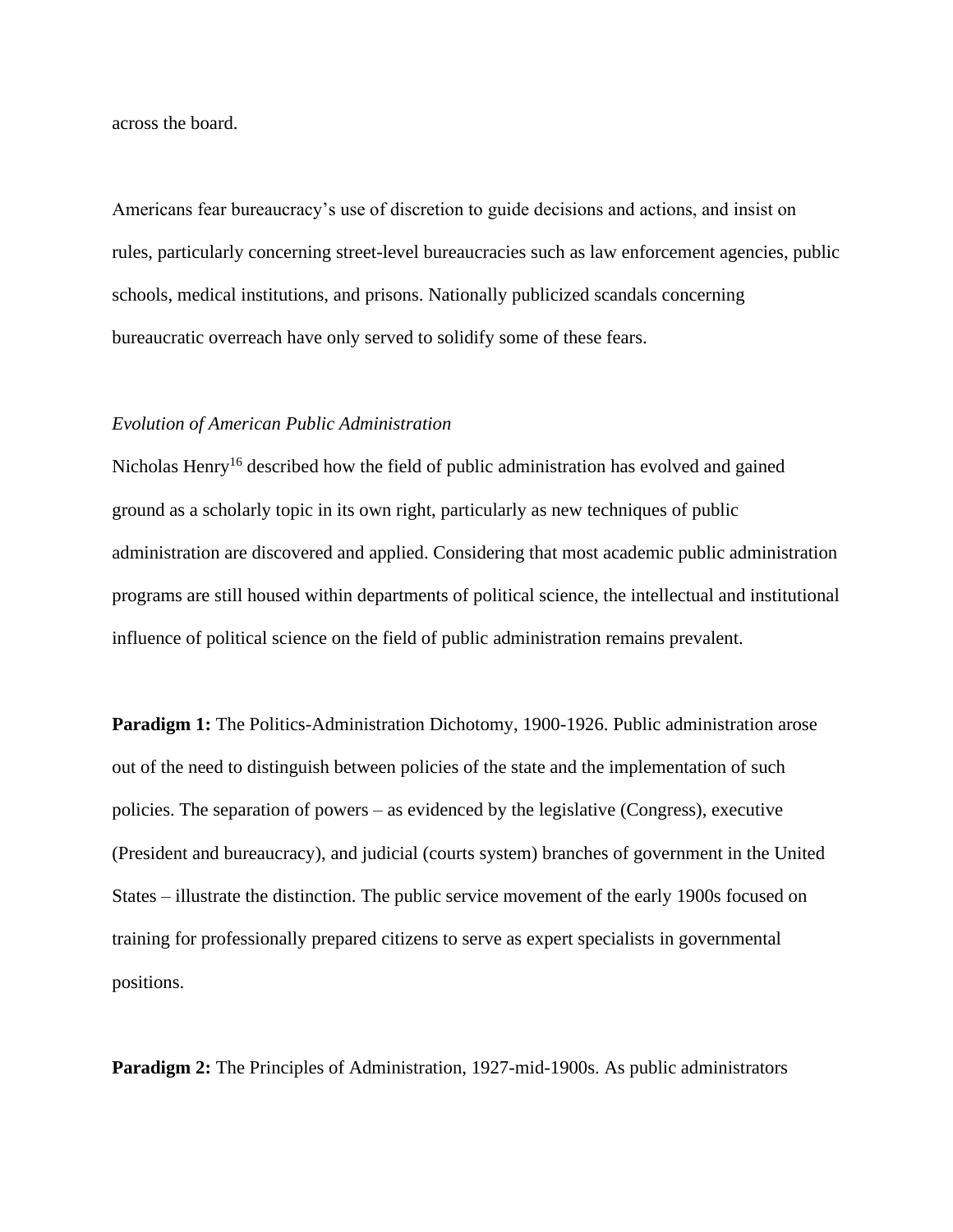became in greater demand for their managerial skills, the focus of the field centered on practical expertise and highly honed skills. The practice of public administration faced backlash as the field progressed toward the mid- $20<sup>th</sup>$  century, as proponents of scientific analysis went head-tohead with those who sought a more practitioner-oriented approach. Arguments arose as to whether politics and administration could ever be separated or function in unison.

**Paradigm 3:** Public Administration as Political Science, 1950-1970. Within this phase, governmental bureaucracy was identified as the locus of public administration, but the focus was blurred. There was disagreement concerning whether the focus should be on the mechanics of administration or the philosophical implications. Public administration came to be understood as an arm of political science during this phase.

**Paradigm 4:** Public Administration as Administrative Science, 1956-1970. This phase roughly coincided with the previous phase, with an emphasis on finding identity within the field of public administration. Organizational theory and social psychology influenced this phase, which also gave rise to the concept of organizational development as it applied to the public sector.

**Paradigm 5:** Public Administration as Scholarship, 1970-present. The growth of governmental institutes and policy centers have lent credence to public administration in more recent decades, yet there remains a shroud of suspicion among many in academia regarding doctoral programs, in particular, that emphasize practical application over purely theoretical approaches to learning. This shift toward a practitioner focus is evident in competencies identified by the Network of Schools of Public Policy, Affairs, and Administration (NASPAA), which include experiential